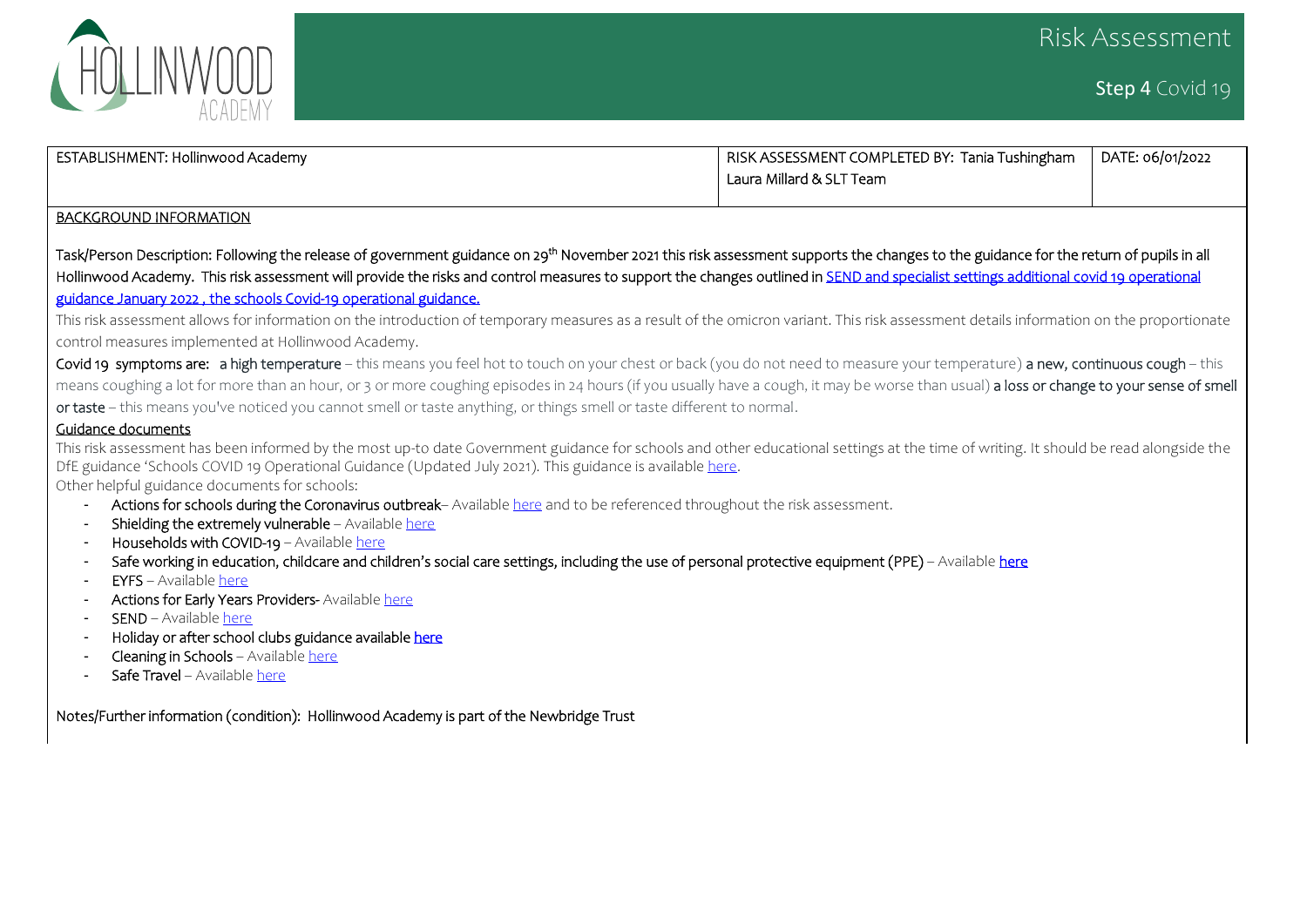

| RISK OR HAZARD<br>What are the hazards to<br>health, safety and the<br>environment?<br>(Task/activity/situation/<br>Process/stressor) | <b>IMPACT OR HARM</b><br>How will the injury/condition<br>affect their ability to<br>continue with normal school<br>activities? e.g limited<br>mobility, fatigue,<br>susceptibility to falls. | <b>RISK</b><br><b>RATING</b><br>Low/<br>Medium/High | <b>ACTION/SUPPORT NEEDED</b><br>Identify adaptations, changes, support needed.<br>e.g alternative arrangements for playtime, avoid PE, support with<br>mobility, seating requirements, medication, further assessment.                                                                                                                                                                                                                                                                                                                                                                                                                                                                                                                                                                                                                                                                                                                                                                                                                                                                                                                                                                                                                                                                                                                                                                                                                                             | <b>FURTHER CONTROL</b><br><b>MEASURES</b><br>Any further actions we would<br>need to take to reduce or<br>remove the risk, in addition to<br>what we have already<br>identified         | PERSON<br><b>RESPONSIBLE</b><br>For implementing<br>agreed actions.<br>Include target date<br>for completion. |
|---------------------------------------------------------------------------------------------------------------------------------------|-----------------------------------------------------------------------------------------------------------------------------------------------------------------------------------------------|-----------------------------------------------------|--------------------------------------------------------------------------------------------------------------------------------------------------------------------------------------------------------------------------------------------------------------------------------------------------------------------------------------------------------------------------------------------------------------------------------------------------------------------------------------------------------------------------------------------------------------------------------------------------------------------------------------------------------------------------------------------------------------------------------------------------------------------------------------------------------------------------------------------------------------------------------------------------------------------------------------------------------------------------------------------------------------------------------------------------------------------------------------------------------------------------------------------------------------------------------------------------------------------------------------------------------------------------------------------------------------------------------------------------------------------------------------------------------------------------------------------------------------------|-----------------------------------------------------------------------------------------------------------------------------------------------------------------------------------------|---------------------------------------------------------------------------------------------------------------|
| Contracting Covid 19<br>Staff<br>Incl clinically &<br>extremely clinically<br>vulnerable staff.                                       | Getting or spreading<br>COVID 19 by not following<br>public health advice on<br>testing, self-isolation and<br>managing confirmed<br>cases of COVID 19                                        | Medium                                              | Extra consideration given to people at higher risk and to workers<br>facing mental and physical health difficulties. Those who are<br>clinically extremely vulnerable are no longer advised to shield<br>however school will continue to support these workers by<br>discussing with them their individual needs and supporting them<br>in taking any additional precautions advised by their clinicians.<br>Pupils, staff and other adults to follow public health advice<br>on when to self-isolate and what to do. They will not come into<br>school if they have symptoms, have had a positive test result or<br>other reasons requiring them to stay at home due to the risk of<br>them passing on COVID-19. Any staff member developing<br>coronavirus symptoms, however mild, are advised to not come to<br>school and remain at home until they have received the results of<br>a test. Where testing positive, staff to follow latest government<br>guidance on self-isolation. Those who live in the same household<br>as someone with COVID-19 symptoms, or with someone who has<br>tested positive for COVID-19 to follow guidance here<br>A high percentage of Hollinwood Academy staff have taken up<br>the vaccine offer and received both doses of the vaccine.<br>Government guidance does not require adults who have had<br>both vaccines to self-isolate when they are a close contact<br>Step 4 - self isolation for double vaccinated adults | Individual discussions and<br>risk assessments to be<br>completed for vulnerable<br>staff.<br>HR Department hold<br>information for staff who<br>are not currently fully<br>vaccinated. | HT/DH/SLT and<br><b>HR</b>                                                                                    |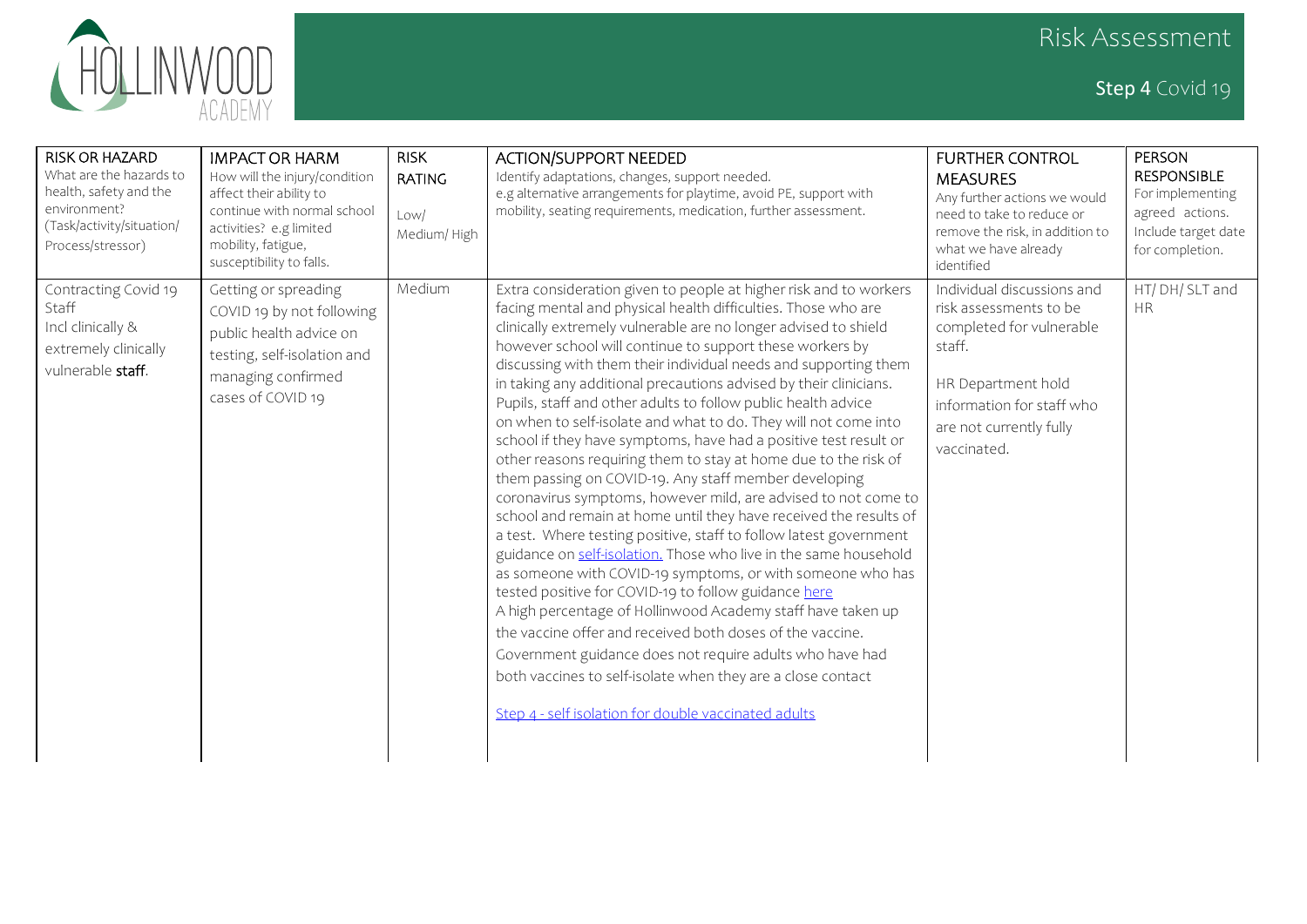



| Contracting Covid 19<br>Incl clinically &<br>extremely clinically<br>vulnerable pupil. | Getting or spreading<br>COVID 19 by not following<br>public health advice on<br>testing, self-isolation and<br>managing confirmed<br>cases of COVID 19 | Medium | Pupils<br>All CEV pupils and students will attend their education setting<br>unless they are one of the very small number of children and<br>young people under paediatric or other specialist care who have<br>been advised by their clinician or other specialist not to attend<br>Any child developing coronavirus symptoms will be sent home or<br>parents/carers asked to collect them (avoiding public transport<br>where possible) Parents will be advised to book a test for the<br>child and follow public health advice.<br>If a Child needs to be sent home after exhibiting symptoms, they<br>will be asked to wait in in a separate room where possible, where<br>they can be isolated behind a closed door, depending on their<br>age and needs with adult supervision. Windows in the room will<br>be opened for ventilation. Where this is not possible the child will<br>be taken to any area where they can remain 2m apart from<br>others. Such individuals will be monitored by a member of staff.<br>If a child needs to use the bathroom whilst waiting to be<br>collected, they will use a separate bathroom if possible. This<br>bathroom will be cleaned and disinfected with standard cleaning<br>products before being used by anyone else.<br>PPE to be worn by staff caring for the child while they await<br>collection if a distance of 2 metres cannot be maintained (such as<br>for a very young child or a child with complex needs). PPE<br>guidance found here will be followed<br>After use, the quarantine room will be cleaned by cleaning or site<br>staff using normal proprietary cleaning products and<br>recommended PPE in line with cleaning guidance found here.<br>If a member of staff has helped someone with symptoms, they<br>do not need to go home unless they develop symptoms<br>themselves (and in which case, a test will take place) Members of<br>staff will wash their hands thoroughly for 20 seconds after any<br>contact with someone who is unwell. Cleaning the affected area<br>with normal household disinfectant after someone with<br>symptoms has left will reduce the risk of passing the infection on<br>to other people. |  | HT/DH/SLT<br>and Pastoral<br>Teams |
|----------------------------------------------------------------------------------------|--------------------------------------------------------------------------------------------------------------------------------------------------------|--------|----------------------------------------------------------------------------------------------------------------------------------------------------------------------------------------------------------------------------------------------------------------------------------------------------------------------------------------------------------------------------------------------------------------------------------------------------------------------------------------------------------------------------------------------------------------------------------------------------------------------------------------------------------------------------------------------------------------------------------------------------------------------------------------------------------------------------------------------------------------------------------------------------------------------------------------------------------------------------------------------------------------------------------------------------------------------------------------------------------------------------------------------------------------------------------------------------------------------------------------------------------------------------------------------------------------------------------------------------------------------------------------------------------------------------------------------------------------------------------------------------------------------------------------------------------------------------------------------------------------------------------------------------------------------------------------------------------------------------------------------------------------------------------------------------------------------------------------------------------------------------------------------------------------------------------------------------------------------------------------------------------------------------------------------------------------------------------------------------------------------------------------------------------------------------------------------------|--|------------------------------------|
|----------------------------------------------------------------------------------------|--------------------------------------------------------------------------------------------------------------------------------------------------------|--------|----------------------------------------------------------------------------------------------------------------------------------------------------------------------------------------------------------------------------------------------------------------------------------------------------------------------------------------------------------------------------------------------------------------------------------------------------------------------------------------------------------------------------------------------------------------------------------------------------------------------------------------------------------------------------------------------------------------------------------------------------------------------------------------------------------------------------------------------------------------------------------------------------------------------------------------------------------------------------------------------------------------------------------------------------------------------------------------------------------------------------------------------------------------------------------------------------------------------------------------------------------------------------------------------------------------------------------------------------------------------------------------------------------------------------------------------------------------------------------------------------------------------------------------------------------------------------------------------------------------------------------------------------------------------------------------------------------------------------------------------------------------------------------------------------------------------------------------------------------------------------------------------------------------------------------------------------------------------------------------------------------------------------------------------------------------------------------------------------------------------------------------------------------------------------------------------------|--|------------------------------------|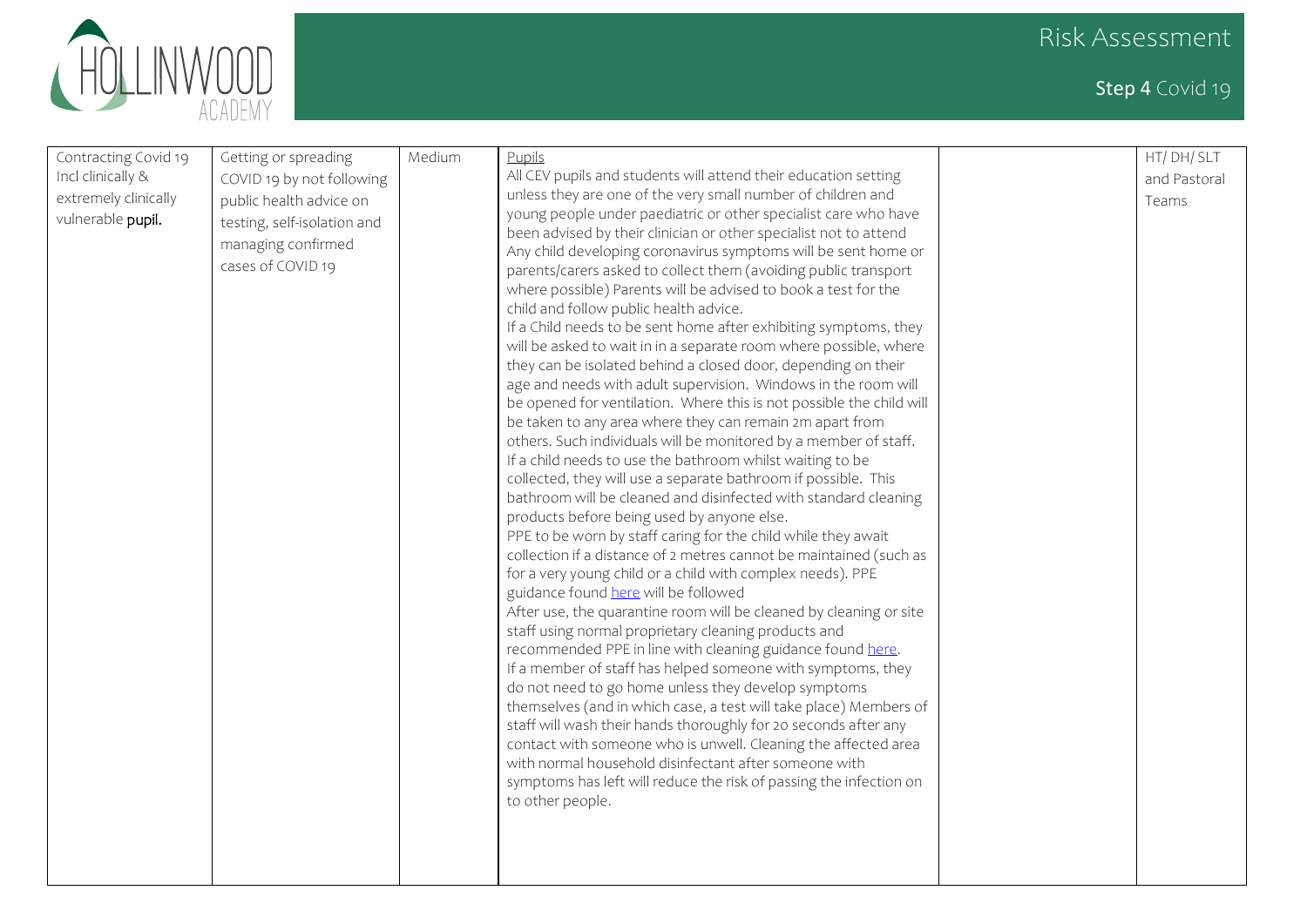



| Reduced or non-<br>attendance from<br>pupils    | Missed learning time and<br>educational provision.<br>Negative impact on pupil outcomes<br>and assessments.<br>Reasons for quarantine/isolation:<br>Confirmed positive covid test or<br>symptoms of covid 19.<br>Pupil lives with someone who has<br>tested positive for covid 19<br>(household contact).<br>A close contact with someone<br>positive for covid 19.<br>Exceptional circumstance (GP or<br>Consultant recommends individual<br>continues to isolate) | Low | Clear communication to Pupils and<br>Parents/Carers around expectations of<br>resuming normal attendance and rationale for<br>quarantine has been conducted prior to return<br>in September 2021. Pastoral/staffing teams will<br>continue to carry out welfare calls. Pupil should<br>return to education setting if they live with<br>someone CEV. In the event of government<br>advise then face coverings will be reintroduced<br>and worn in communal areas in all settings by<br>staff, visitors and pupils in year 7 and above,<br>unless they are exempt. Pupils or students (in<br>year 7 or above) should continue to wear face<br>coverings on public and dedicated school<br>transport, unless they are exempt. High quality<br>remote learning is being provided for any Pupil<br>in quarantine. School attendance guidance | Consult individual health care<br>plan for Pupils with complex<br>medical needs - an individual<br>risk assessment may need<br>completing to support their<br>return to their education<br>setting<br>Face coverings in communal<br>areas and on public transport<br>will be re-introduced in-line with<br>government advise for the<br>Omicron variant in Nov | SLT and form tutors<br>Ongoing review |
|-------------------------------------------------|---------------------------------------------------------------------------------------------------------------------------------------------------------------------------------------------------------------------------------------------------------------------------------------------------------------------------------------------------------------------------------------------------------------------------------------------------------------------|-----|------------------------------------------------------------------------------------------------------------------------------------------------------------------------------------------------------------------------------------------------------------------------------------------------------------------------------------------------------------------------------------------------------------------------------------------------------------------------------------------------------------------------------------------------------------------------------------------------------------------------------------------------------------------------------------------------------------------------------------------------------------------------------------------------------------------------------------------|----------------------------------------------------------------------------------------------------------------------------------------------------------------------------------------------------------------------------------------------------------------------------------------------------------------------------------------------------------------|---------------------------------------|
| Risk to and from<br>visitors and<br>contractors | Spread of the covid 19 virus.<br>Additional risk from healthcare<br>professionals working with pupils<br>and staff within NBG setting                                                                                                                                                                                                                                                                                                                               | Low | Specialist support staff and wider provision to<br>continue or resume site visits. All visitors will be<br>expected to follow current government<br>guidance.and contractors may visit a NBG site,<br>without the need for completing a lateral flow<br>device test before-hand. In the event of an<br>outbreak - visitors or contractors may be<br>advised to wear a mask or face covering or their<br>visit maybe re-scheduled to an appropriate time<br>if it is not critical.                                                                                                                                                                                                                                                                                                                                                        | HoS/DHoS/ SBM to monitor<br>visits if there is an outbreak.<br>Should precautionary measures<br>be introduced by the<br>government e.g.:- Omicron<br>variant - visitors will be<br>requested to wear face<br>covering on site unless further<br>directive is advised by the UK<br>government.                                                                  | CWN, LWS, SIL, NAM<br>Ongoing review  |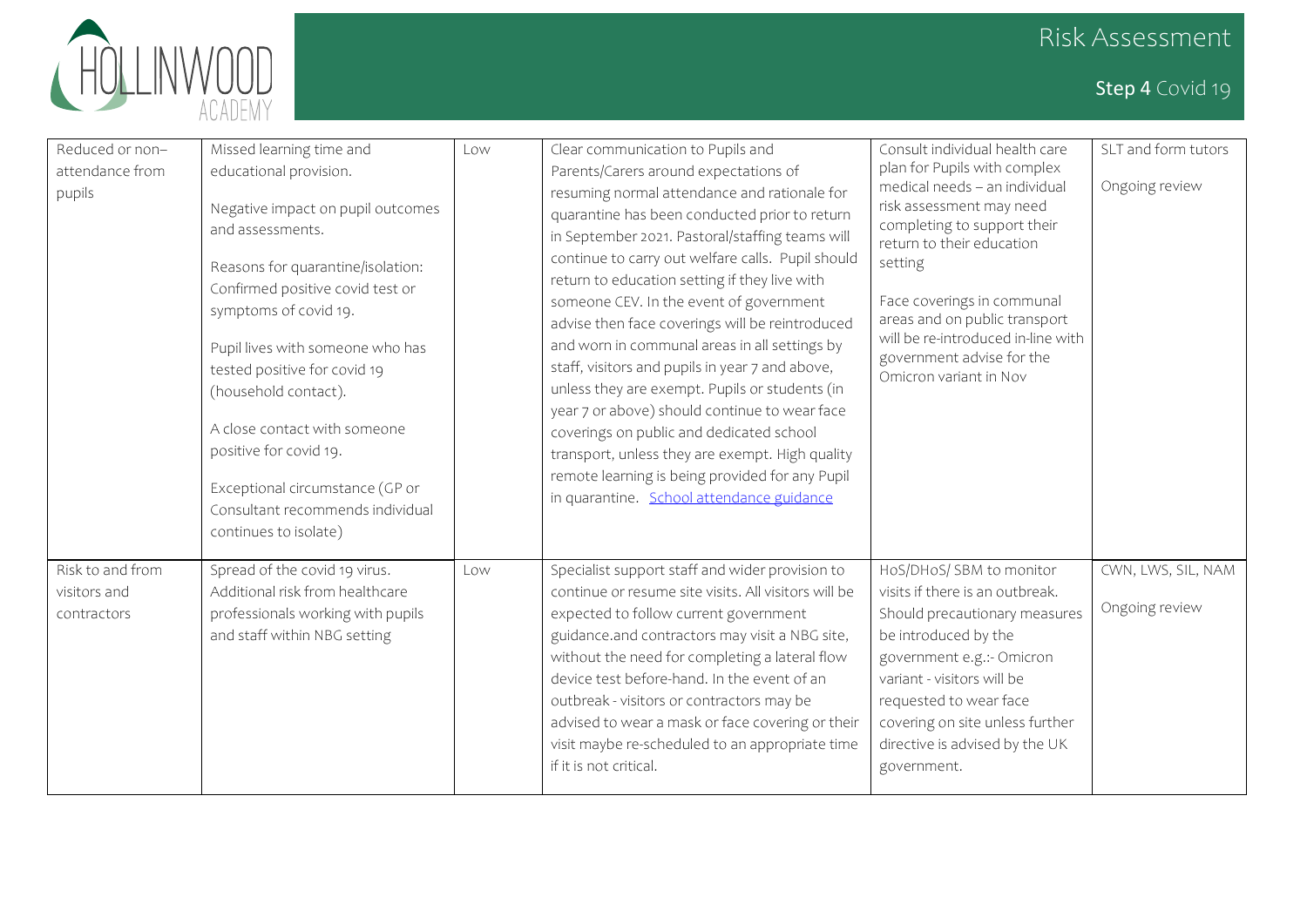

| EHC plans and<br>reviews during covid<br>19 pandemic | Suspension of EHCP reviews/<br>updates and late reviews<br>Partners and other agencies<br>suspending visits for EHC plans                         | Low | Government guidance advises that continuation<br>of arranging and assessing for EHC Plans should<br>continue - as per statutory duty. This may<br>require visitors from external partners to attend<br>site.<br>In the event of an outbreak - visitors or<br>contractors may be advised to wear a mask or | HoS/DHoS/ SBM to monitor<br>visits if there is an outbreak.<br>Should precautionary measures<br>be introduced by the<br>government e.g.:- Omicron<br>variant - visitors will be<br>requested to wear face | CWN / NGN<br>On-going               |
|------------------------------------------------------|---------------------------------------------------------------------------------------------------------------------------------------------------|-----|-----------------------------------------------------------------------------------------------------------------------------------------------------------------------------------------------------------------------------------------------------------------------------------------------------------|-----------------------------------------------------------------------------------------------------------------------------------------------------------------------------------------------------------|-------------------------------------|
|                                                      |                                                                                                                                                   |     | face covering and will be conducted in a well-<br>ventilated room wherever possible.                                                                                                                                                                                                                      | covering on site unless further<br>directive is advised by the UK<br>government.                                                                                                                          |                                     |
| Lack of provision of<br>remote learning              | Missed learning time / education<br>provision                                                                                                     | Low | High quality remote learning to be provided for<br>any Pupils:                                                                                                                                                                                                                                            | Communication with<br>Parents/Carers                                                                                                                                                                      | SLT, CL and all<br>curriculum staff |
|                                                      | Pupils returning from abroad and<br>missing education<br>Engagement of pupils undertaking<br>remote learning<br>Vulnerable pupils                 |     | Quarantining<br>Returning from abroad/awaiting return from<br>abroad                                                                                                                                                                                                                                      | Checks made to ensure good<br>pupil engagement - in<br>particular for vulnerable pupils.                                                                                                                  | On-going review                     |
| Missed learning /<br>education provision             | Delivery of Education support<br>programme - Recovery programme<br>- being effective to all pupils<br>Education support programme for<br>year 13+ | Low | Education settings have received an uplift in<br>their budgets to use to support pupils catch up<br>programmes following the covid pandemic and<br>missed/lost learning time.<br>Planned interventions to support bridging the<br>gap of lost/missed learning.                                            |                                                                                                                                                                                                           | LNM / LMD / NGN<br>Ongoing          |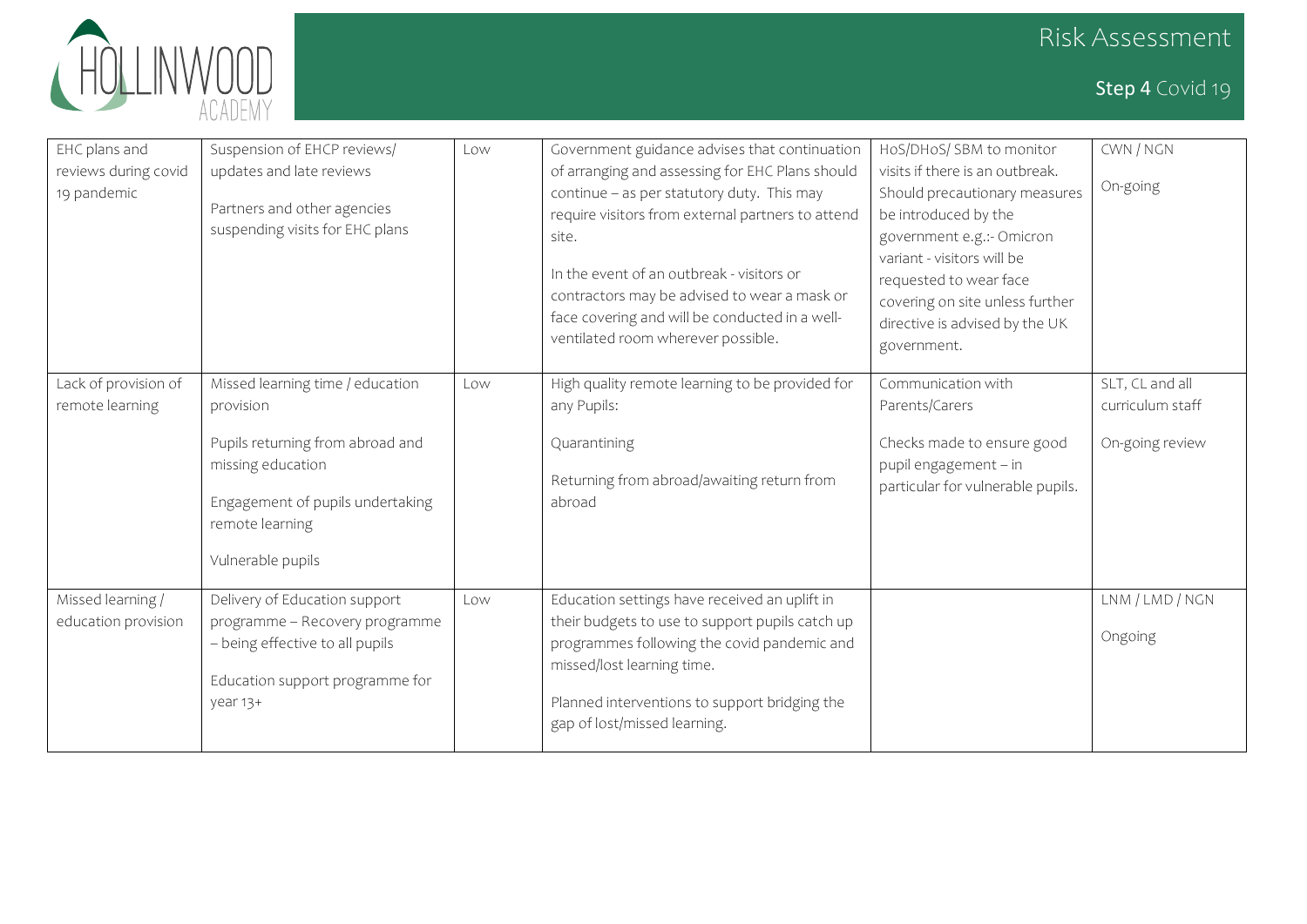

| Issues with home-<br>school transport<br>Internal School<br>transport | Temporary local authority transport<br>arrangements during the pandemic<br>PPE (Personal Protective<br>Equipment) for Passenger assistants<br>and drivers | Low | Temporary LA transport arrangements put in<br>place during the covid pandemic may cease<br>following on from step 4 of the road map out of<br>the pandemic. The LA will communicate with<br>parents regarding this and send school updated<br>passenger lists.<br>It is recommended that face coverings are worn<br>on both internal and external transport by<br>Pupils over the age of 11 years old and Adults                                                                                                                                                                                                                                    | NBG to support the School<br>transport team with part risk<br>assessments for pupils who<br>have complex medical needs | SLT<br>Ongoing review |
|-----------------------------------------------------------------------|-----------------------------------------------------------------------------------------------------------------------------------------------------------|-----|-----------------------------------------------------------------------------------------------------------------------------------------------------------------------------------------------------------------------------------------------------------------------------------------------------------------------------------------------------------------------------------------------------------------------------------------------------------------------------------------------------------------------------------------------------------------------------------------------------------------------------------------------------|------------------------------------------------------------------------------------------------------------------------|-----------------------|
|                                                                       |                                                                                                                                                           |     | School transport guidance - internal and<br>external July 21                                                                                                                                                                                                                                                                                                                                                                                                                                                                                                                                                                                        |                                                                                                                        |                       |
| Close contact risk                                                    | Definition of a close contact<br>Isolation of close contact                                                                                               | Low | School will follow the current government<br>guidance found here.<br>In the event of an "Outbreak" PHE/LA will meet<br>and discuss further control measures with HoS.<br>In extreme cases where other control measures<br>do not appear to be working, PHE/LA may<br>discuss partial/temporary school/class closures<br>to prevent further spread of the covid virus.<br>PHE/LA will advise if necessary for settings to<br>contact the GMICTH (Greater Manchester<br>Intergrated Contact Tracing Hub) if localised,<br>additional test and trace systems need<br>implementing. Do not contact GMICTH directly<br>- unless advised to do so by PHE. | Continually monitor<br>government advise and revise<br>accordingly.                                                    | SLT/HR<br>On-going    |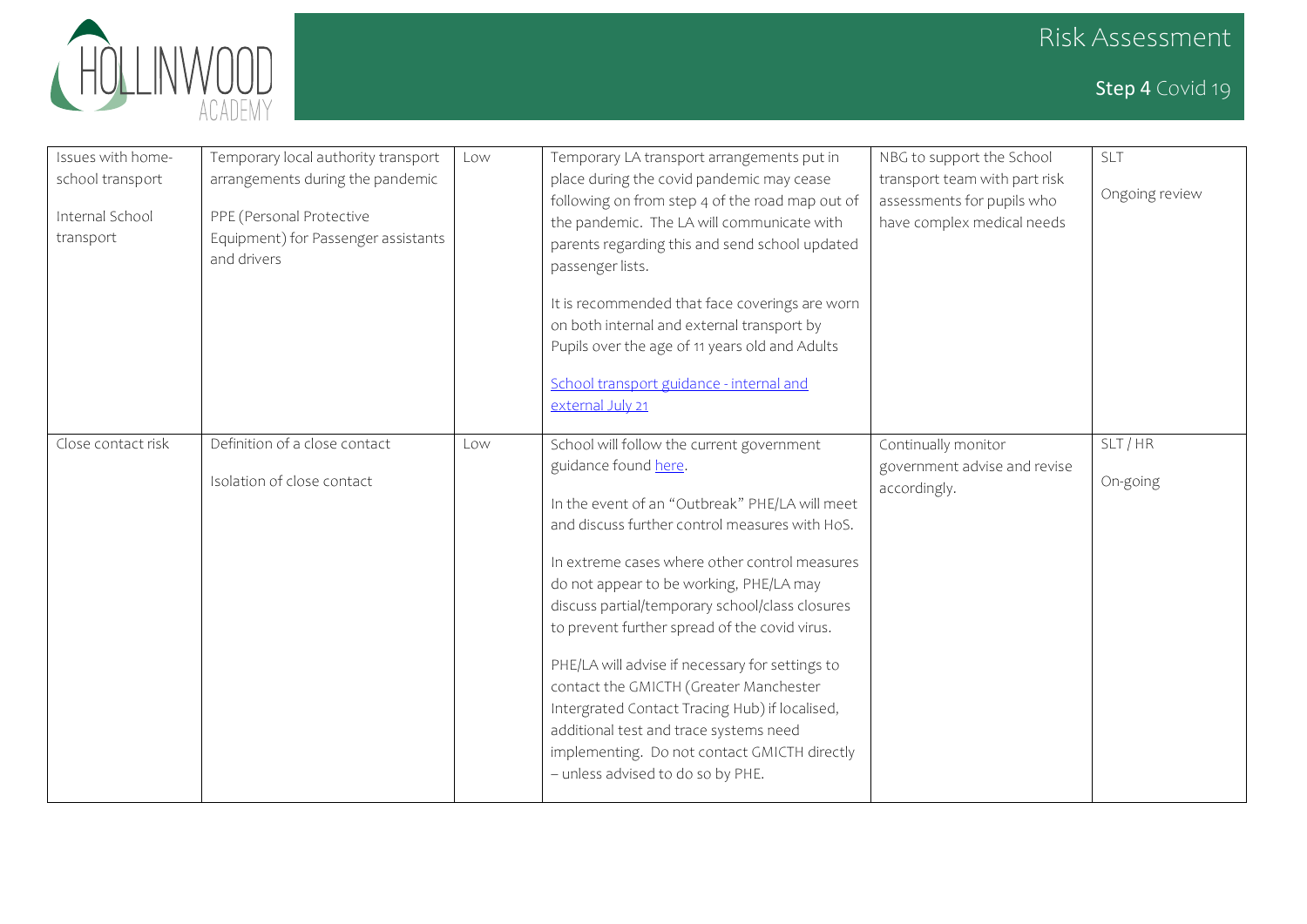

| General protection<br>measures for staff<br>and pupils | Class/ group bubbles<br>Assemblies and lunch time<br>Mixing of pupils<br>New local outbreak of covid 19 | Low | Class / group bubbles have ceased from<br>beginning of Autumn term 21.<br>In the event of a local outbreak - consult site<br>Outbreak management plan - there may be a<br>requirement to temporarily reintroduce bubbles<br>or reduce mixing groups. This will be supported<br>and directed by the Local Public Health Team<br>after consultation.<br>Any decision to reintroduce bubbles or reduce<br>missing groups will not be taken lightly. This will<br>form part of the discussion with local PHE/LA | In the event of a local outbreak<br>HOS/DHoS to contact the LA<br>Covid support team or the<br>dedicated advice line for<br>education settings on: 0800<br>0468687<br>School trips and visits may be<br>cancelled or postponed due to<br>a local outbreak or variants of<br>concern.<br>Any planned open evenings,<br>parents evening and/or<br>performances may be<br>cancelled or rearranged both<br>on government advice or as<br>part of the local outbreak<br>measures. | LMD / NGN<br>On-going |
|--------------------------------------------------------|---------------------------------------------------------------------------------------------------------|-----|-------------------------------------------------------------------------------------------------------------------------------------------------------------------------------------------------------------------------------------------------------------------------------------------------------------------------------------------------------------------------------------------------------------------------------------------------------------------------------------------------------------|------------------------------------------------------------------------------------------------------------------------------------------------------------------------------------------------------------------------------------------------------------------------------------------------------------------------------------------------------------------------------------------------------------------------------------------------------------------------------|-----------------------|
|--------------------------------------------------------|---------------------------------------------------------------------------------------------------------|-----|-------------------------------------------------------------------------------------------------------------------------------------------------------------------------------------------------------------------------------------------------------------------------------------------------------------------------------------------------------------------------------------------------------------------------------------------------------------------------------------------------------------|------------------------------------------------------------------------------------------------------------------------------------------------------------------------------------------------------------------------------------------------------------------------------------------------------------------------------------------------------------------------------------------------------------------------------------------------------------------------------|-----------------------|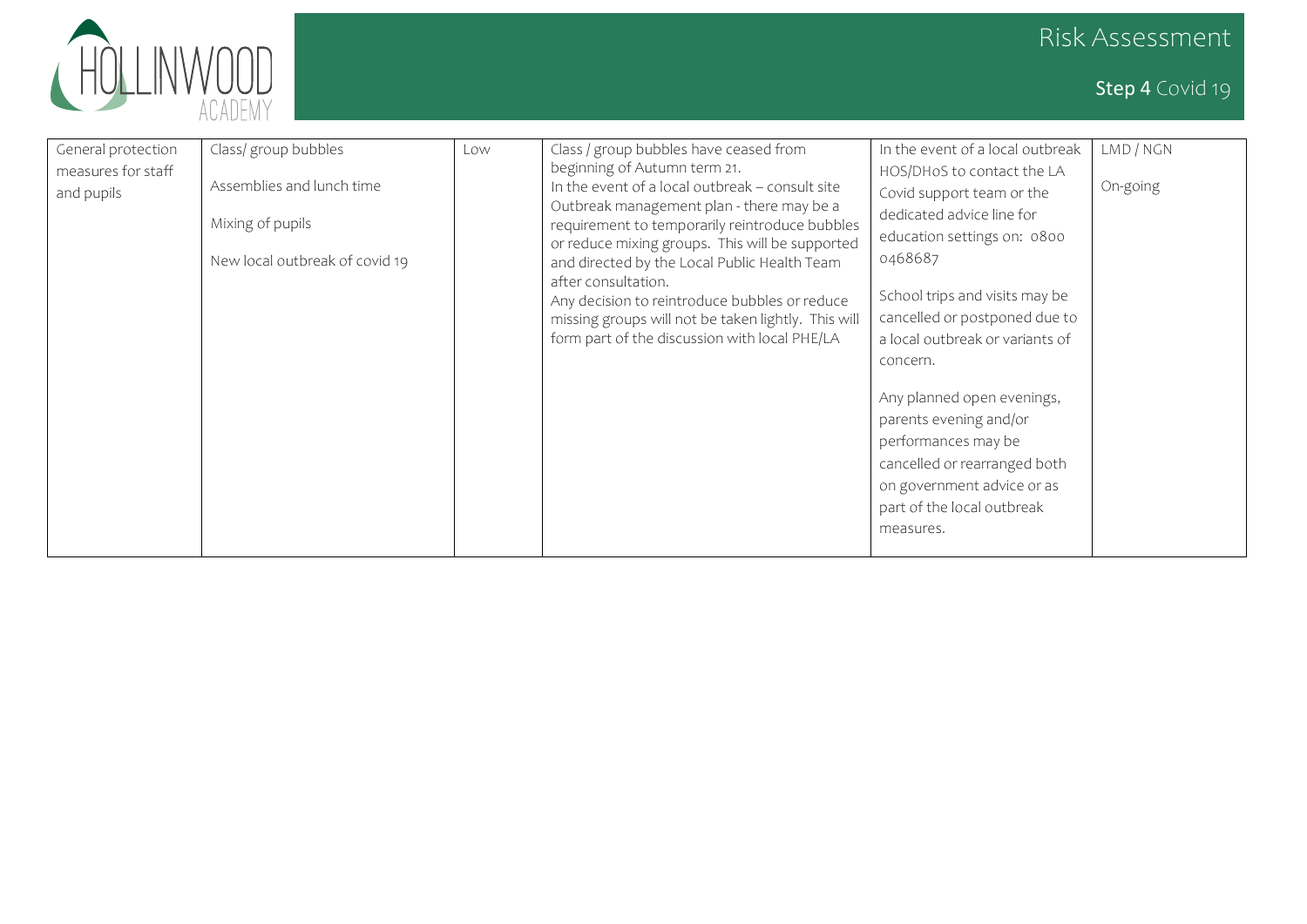

| Tracing positive | Contact tracing of staff and pupils | Low | Education settings within Oldham and Tameside                                                         | Contact with the LA covid        | LMD / NGN |
|------------------|-------------------------------------|-----|-------------------------------------------------------------------------------------------------------|----------------------------------|-----------|
| covid cases and  |                                     |     | LA will continue to report positive covid cases                                                       | team, local Public Health Team   |           |
| isolation        | Isolation/quarantine periods        |     | via the case notification online form (there will                                                     | or the dedicated advice line for | Sept 21   |
|                  | Pupils over 18 years old            |     | be slight changes to this)                                                                            | education settings on: 0800      |           |
|                  |                                     |     |                                                                                                       | 0468687                          |           |
|                  | Pupils under 18 years old           |     | The form should be emailed to:                                                                        |                                  |           |
|                  |                                     |     | Oldham LA = covid.trace@oldham.gov.uk                                                                 | The Academy "warn and            |           |
|                  |                                     |     |                                                                                                       | Inform letter" may be sent to    |           |
|                  |                                     |     | <b>Or</b>                                                                                             | Parents who's child has come     |           |
|                  |                                     |     |                                                                                                       | into contact with a positive     |           |
|                  |                                     |     | Tameside LA = covid-19@tameside.gov.uk                                                                | covid case if we feel this is    |           |
|                  |                                     |     |                                                                                                       | necessary.                       |           |
|                  |                                     |     | Staff and Pupil information regarding positive                                                        |                                  |           |
|                  |                                     |     | cases must NOT be shared with other Parents -                                                         |                                  |           |
|                  |                                     |     | this would be in breach of GDP Regulations - if                                                       |                                  |           |
|                  |                                     |     | they say it is for NHS Test and Trace purposes.                                                       |                                  |           |
|                  |                                     |     | From $16th$ August 21 – children under the age of                                                     |                                  |           |
|                  |                                     |     | 18 will no longer have to isolate following a                                                         |                                  |           |
|                  |                                     |     |                                                                                                       |                                  |           |
|                  |                                     |     | close contact of a positive case of covid, under<br>18's will be advised to take a PCR test - this is |                                  |           |
|                  |                                     |     |                                                                                                       |                                  |           |
|                  |                                     |     | not mandatory.                                                                                        |                                  |           |
|                  |                                     |     | 18 year old individuals will have the same                                                            |                                  |           |
|                  |                                     |     | requirements as children (noted above) until                                                          |                                  |           |
|                  |                                     |     | they are fully vaccinated.                                                                            |                                  |           |
|                  |                                     |     |                                                                                                       |                                  |           |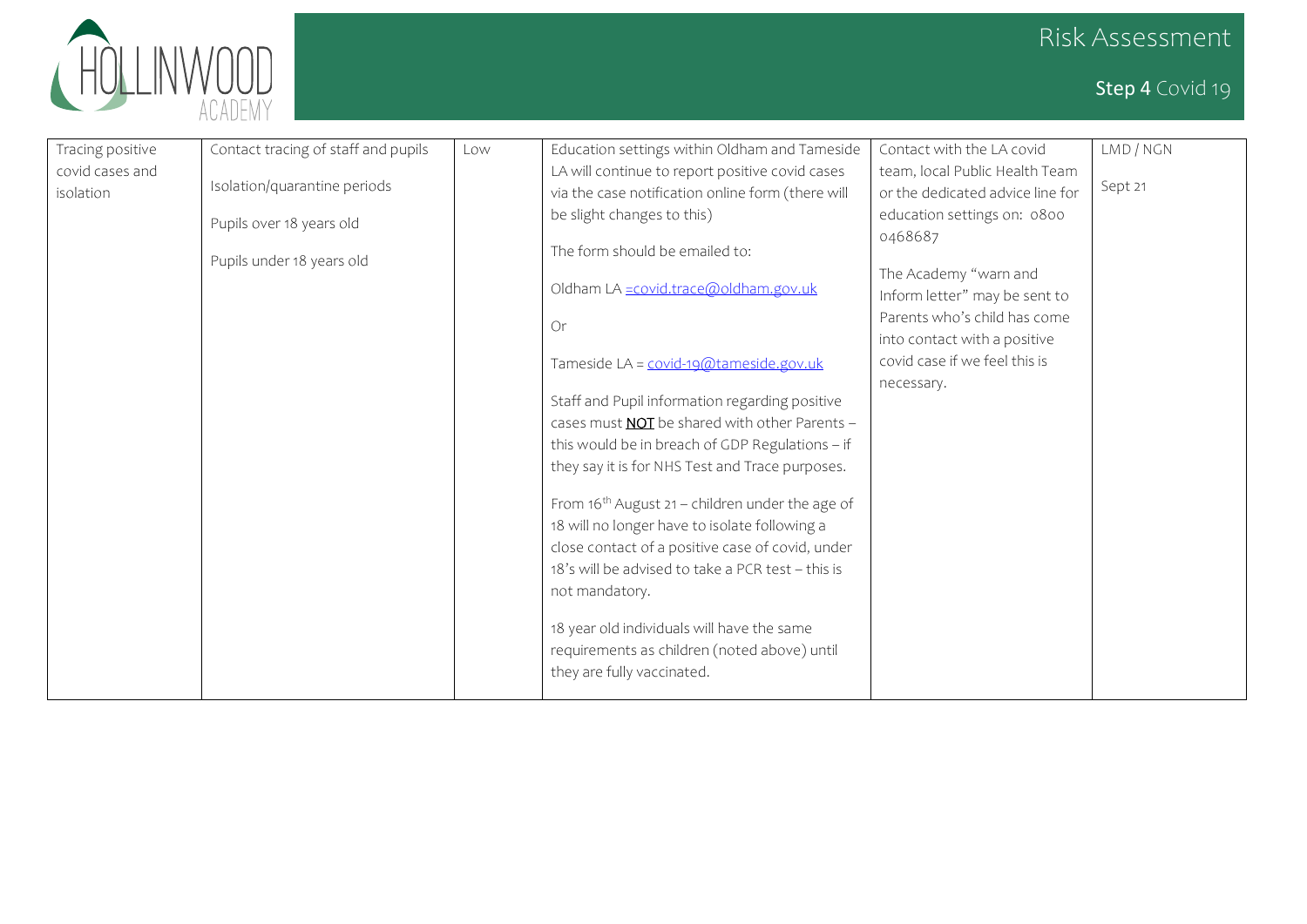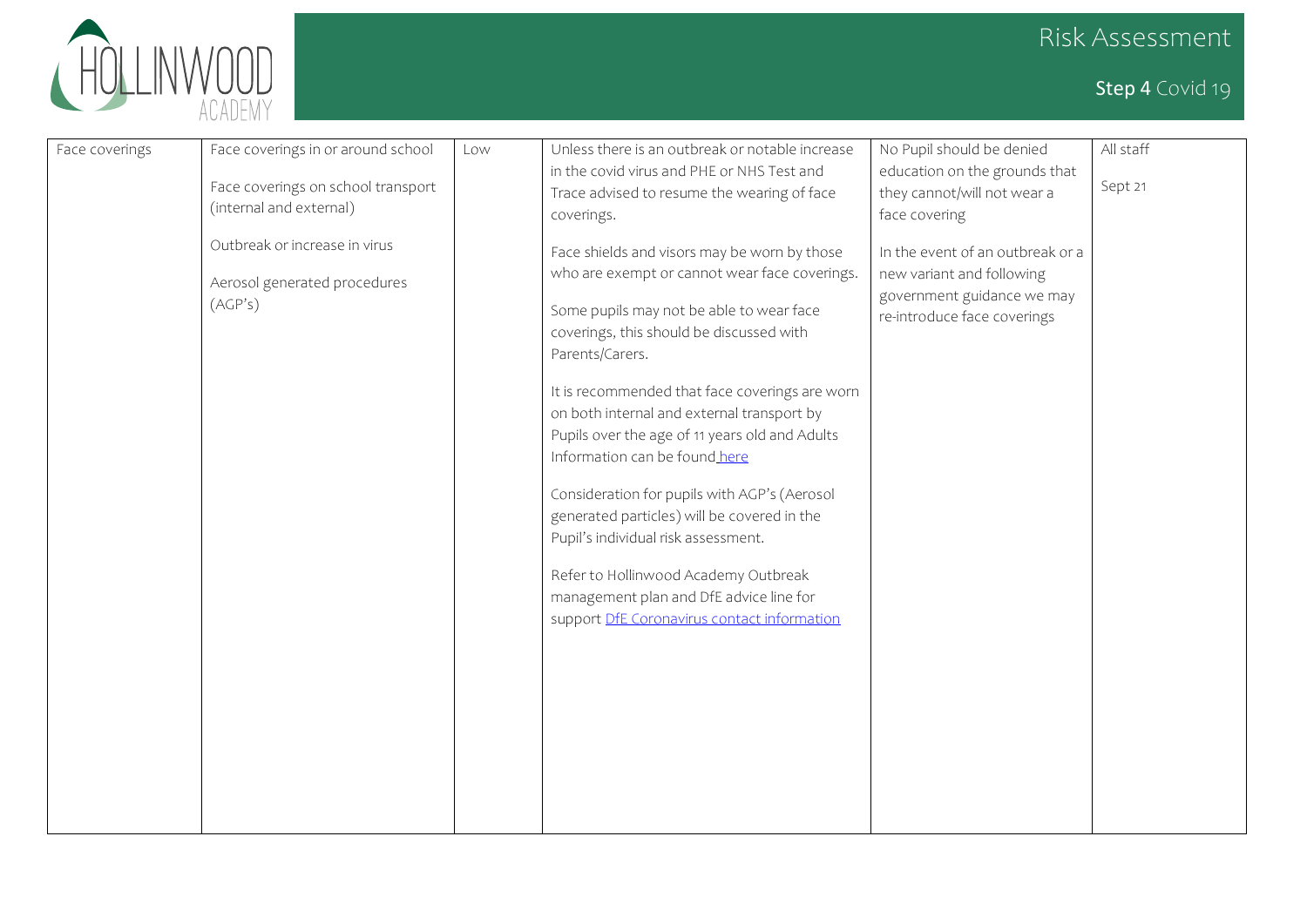

| Stepping measures<br>up and down | Outbreak of Covid<br>Implementation of Outbreak | Low | An Outbreak may constitute as:<br>Two confirmed cases WITH close contact (in a<br>SEND setting). Before contacting LA PHE<br>consider how and when confirmed individuals                                                                                                                                                                                                                                                                                                                                                                                                                                                                                     | PHE LA covid trace team will<br>link any potential outbreaks to<br>community infections                             | LMD / NGN<br>On-going |
|----------------------------------|-------------------------------------------------|-----|--------------------------------------------------------------------------------------------------------------------------------------------------------------------------------------------------------------------------------------------------------------------------------------------------------------------------------------------------------------------------------------------------------------------------------------------------------------------------------------------------------------------------------------------------------------------------------------------------------------------------------------------------------------|---------------------------------------------------------------------------------------------------------------------|-----------------------|
|                                  | Management plan                                 |     | came into contact. Discuss with covid trace<br>team at the LA/PHE before implementing<br>Outbreak management plan<br>Heads/Dep Heads/SLT to report positive cases<br>via the case notification online form<br>The form should be emailed to:<br>covid.trace@oldham.gov.uk<br>Or covid-19@tameside.gov.uk<br>Outbreak Management plan in place in the<br>event of an Outbreak of Corona virus - Contact<br>the LA Team as per current procedure or you<br>may contact DfE Corona virus helpline, who may<br>refer to PHE who will determine if Hollinwood<br>Academy has an outbreak<br>Main points of the outbreak management plan<br>communicated to staff. | Measures will be<br>communicated clearly with<br>staff, parents and pupils using a<br>range of communication tools. |                       |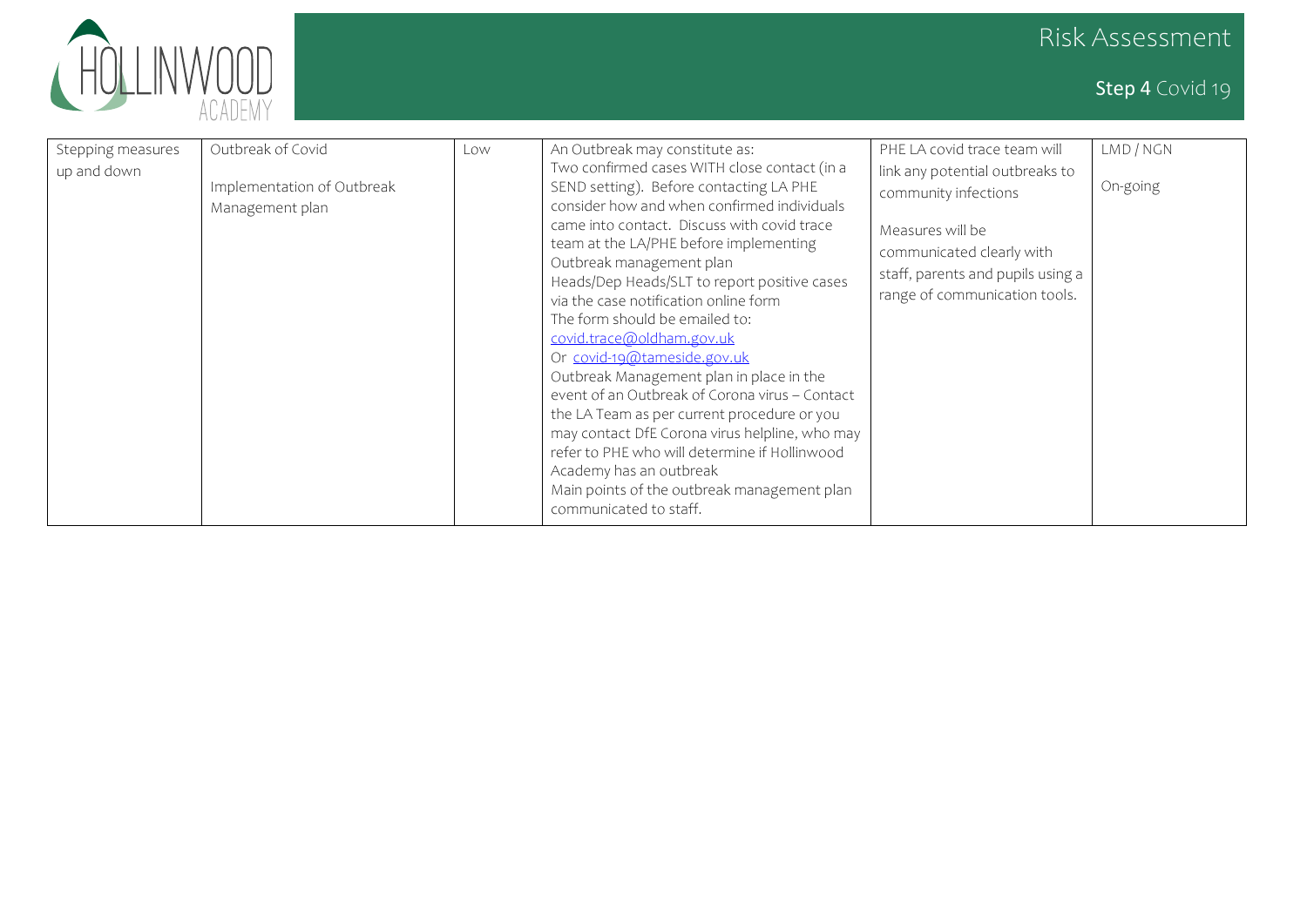

| Reduction of    | Good hygiene (hand and repository) | Low | Prevention measure MUST always be adhered           | Guidance on cleaning in a non-   | SBM/ Premises and |
|-----------------|------------------------------------|-----|-----------------------------------------------------|----------------------------------|-------------------|
| potential       |                                    |     | to, this is by: Minimise contact with individuals   | health care setting              | all staff         |
| contamination   | Appropriate cleaning regimes       |     | who are required to self-isolate by ensuring they   |                                  |                   |
| through lack of |                                    |     | do not attend the setting. Ensure face coverings    | Staff to encourage this with the | Ongoing           |
| hygiene         | Ventilation of occupied spaces     |     | are used in recommended circumstances.              | children and young people in     |                   |
|                 |                                    |     | Ensure everyone is advised to clean their hands     | September                        |                   |
|                 | Following public health advice on  |     | thoroughly and more often than usual. Ensure        |                                  |                   |
|                 | testing/isolation/ managing        |     | good respiratory hygiene for everyone by            |                                  |                   |
|                 | confirmed cases                    |     | promoting the 'catch it, bin it, kill it' approach. |                                  |                   |
|                 |                                    |     | Maintain enhanced cleaning, including cleaning      |                                  |                   |
|                 | Use of PPE                         |     | frequently touched surfaces often, using            |                                  |                   |
|                 |                                    |     | standard products such as detergents.               |                                  |                   |
|                 |                                    |     | Consider how to minimise contact across the         |                                  |                   |
|                 |                                    |     | site and maintain social distancing wherever        |                                  |                   |
|                 |                                    |     | possible. Keep occupied spaces well ventilated.     |                                  |                   |
|                 |                                    |     | In specific circumstances: Ensure individuals       |                                  |                   |
|                 |                                    |     | wear the appropriate personal protective            |                                  |                   |
|                 |                                    |     | equipment (PPE) where necessary. Promote            |                                  |                   |
|                 |                                    |     | and engage in asymptomatic testing, where           |                                  |                   |
|                 |                                    |     | available.                                          |                                  |                   |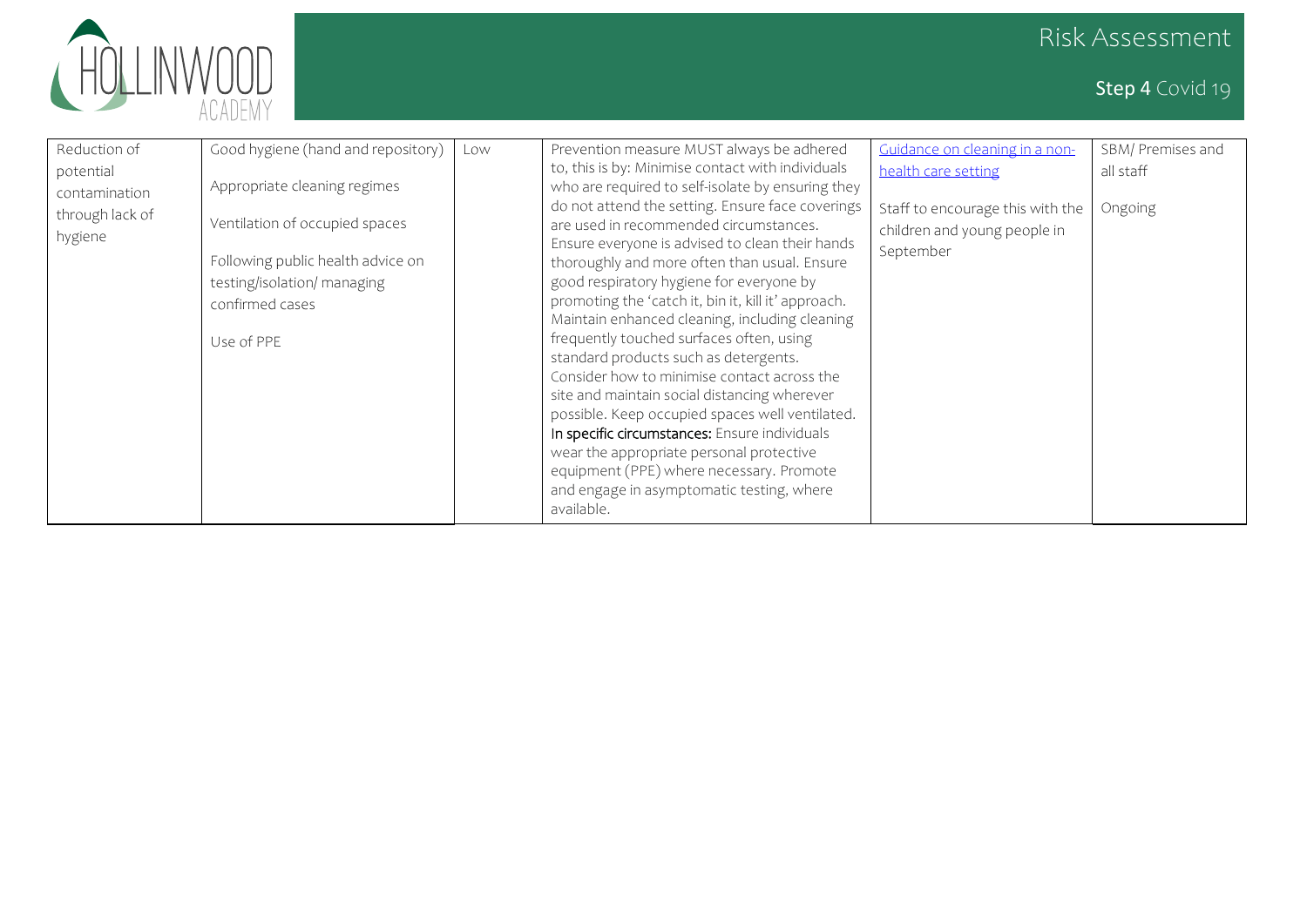

| Tracking - Testing | Tracking positive cases within | If someone develops symptoms:                                               | There is no need to obtain    | <b>SLT</b> |
|--------------------|--------------------------------|-----------------------------------------------------------------------------|-------------------------------|------------|
| and Tracing of     | Education settings             | Do NOT come into an education setting if you                                | LFD/PCR testing for 90 days   |            |
| positive cases     |                                | have symptoms or are required to isolate.                                   | following a positive covid 19 | Ongoing    |
|                    | Support when to implement      | If person develops symptoms whilst in                                       | test - unless the individual  |            |
|                    | Outbreak Management plan       | education setting, they must go home straight                               | develops symptoms.            |            |
|                    |                                | away                                                                        |                               |            |
|                    |                                | People with symptoms should avoid public                                    |                               |            |
|                    |                                | transport                                                                   |                               |            |
|                    |                                | Quarantine areas for students to await                                      |                               |            |
|                    |                                | collection remains in the sports hall (two areas).<br>Staff to contact SLT. |                               |            |
|                    |                                |                                                                             |                               |            |
|                    |                                | Response to any infection<br>You must always:                               |                               |            |
|                    |                                | Promote and engage with the NHS Test and                                    |                               |            |
|                    |                                | Trace process.                                                              |                               |            |
|                    |                                | Manage and report confirmed cases of COVID-                                 |                               |            |
|                    |                                | 19 amongst the setting community.                                           |                               |            |
|                    |                                | Contain any outbreak by following local health                              |                               |            |
|                    |                                | protection team advice.                                                     |                               |            |
|                    |                                | Discussion with Oldham LA covid team if it                                  |                               |            |
|                    |                                | appears there is an outbreak                                                |                               |            |
|                    |                                |                                                                             |                               |            |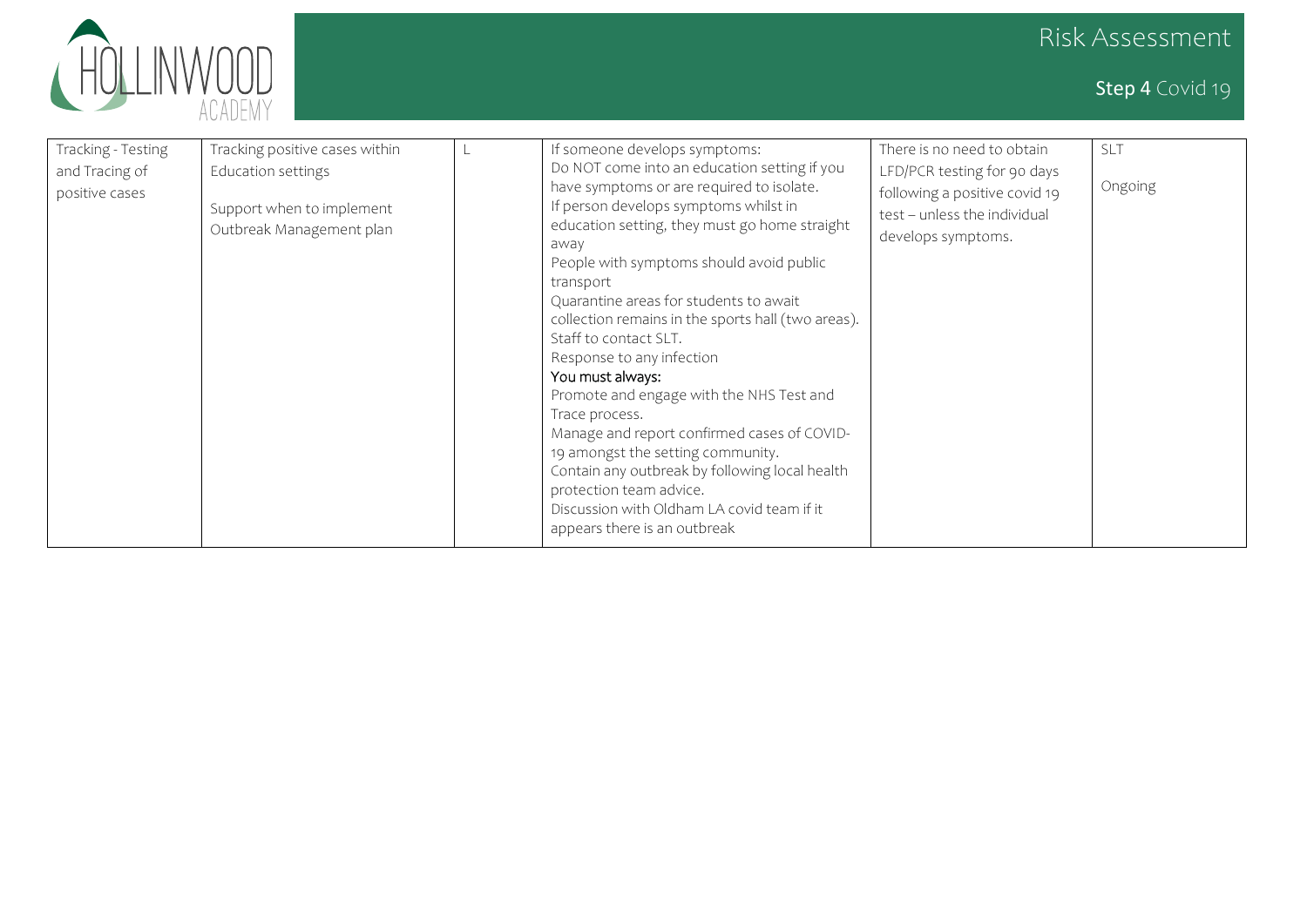

| Asymptomatic     | Continuation of LFD testing        | L | Testing remains important in reducing risk of                                                      | No Pupil should be made to      | SLT     |
|------------------|------------------------------------|---|----------------------------------------------------------------------------------------------------|---------------------------------|---------|
| testing and      | amongst staff and Pupils (where    |   | transmission. Where Staff and Pupils are                                                           | undertake a test if they do not |         |
| confirmatory PCR | possible)                          |   | attending Holiday provision testing is                                                             | wish to.                        | Ongoing |
| testing          |                                    |   | encouraged for staff and Pupils - LFD test kits<br>can be obtained via education settings or local |                                 |         |
|                  | Step up or down - Outbreak         |   | pharmacies. Secondary school and post 16                                                           | Guidance for SEND settings -    |         |
|                  | management plan                    |   | pupils will be expected the follow current                                                         | Asymptomatic testing/Rapid      |         |
|                  | Testing in the summer holidays and |   | government guidance found here.                                                                    | testing                         |         |
|                  | on return to education setting     |   | Consideration for SEND pupils, who may have                                                        |                                 |         |
|                  |                                    |   | difficulty undertaking covid testing. School will                                                  |                                 |         |
|                  | Transition of Year 6 to Year 7     |   | continue to review and act upon government<br>and DFE advice found here                            |                                 |         |
|                  |                                    |   | If someone receives a negative LFD test they                                                       |                                 |         |
|                  | PCR confirmatory testing           |   | can remain in the education setting                                                                |                                 |         |
|                  |                                    |   | HoS/DHoS/SLT- to continue to contact Oldham                                                        |                                 |         |
|                  |                                    |   | LA covid team to support contact tracing.                                                          |                                 |         |
|                  |                                    |   | There is a DfE Dedicated covid advice line if                                                      |                                 |         |
|                  |                                    |   | further advice is required. DfE Advice line                                                        |                                 |         |
|                  |                                    |   |                                                                                                    |                                 |         |
|                  |                                    |   |                                                                                                    |                                 |         |
|                  |                                    |   |                                                                                                    |                                 |         |
|                  |                                    |   |                                                                                                    |                                 |         |
|                  |                                    |   |                                                                                                    |                                 |         |
|                  |                                    |   |                                                                                                    |                                 |         |
|                  |                                    |   |                                                                                                    |                                 |         |
|                  |                                    |   |                                                                                                    |                                 |         |
|                  |                                    |   |                                                                                                    |                                 |         |
|                  |                                    |   |                                                                                                    |                                 |         |
|                  |                                    |   |                                                                                                    |                                 |         |
|                  |                                    |   |                                                                                                    |                                 |         |
|                  |                                    |   |                                                                                                    |                                 |         |
|                  |                                    |   |                                                                                                    |                                 |         |
|                  |                                    |   |                                                                                                    |                                 |         |
|                  |                                    |   |                                                                                                    |                                 |         |
|                  |                                    |   |                                                                                                    |                                 |         |
|                  |                                    |   |                                                                                                    |                                 |         |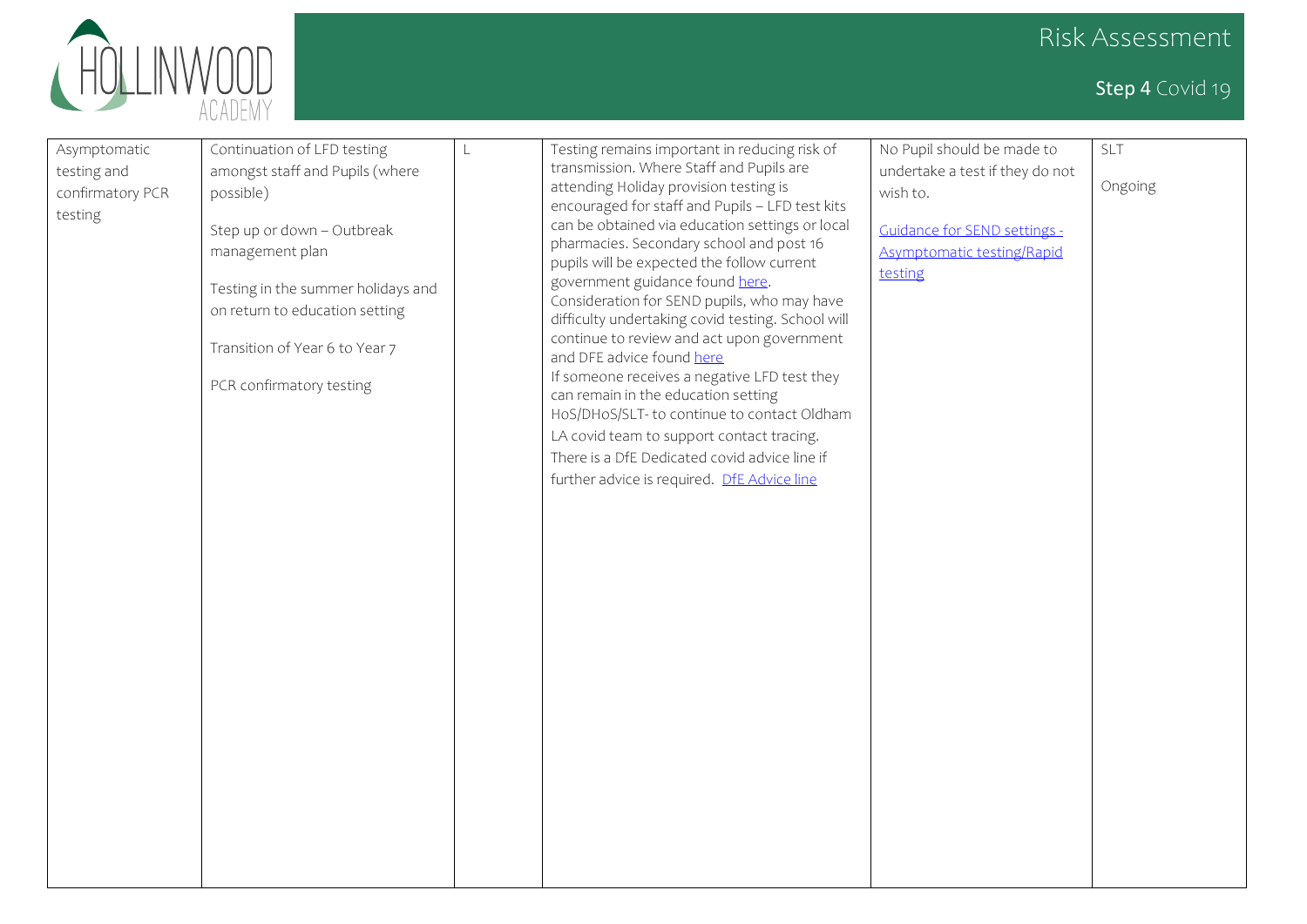

| Other considerations | Preparing Pupils for additional |   | Consideration for Pupils who may need               | Supporting pupils at schools | All staff |
|----------------------|---------------------------------|---|-----------------------------------------------------|------------------------------|-----------|
|                      | changes in SEND setting         |   | additional support to prepare for the changes.      | with medical conditions      |           |
|                      |                                 |   |                                                     |                              | Sept 21   |
|                      | Pupils with medical conditions  |   | Pupils with complex medical needs will continue     |                              |           |
|                      |                                 |   | to have individual risk assessments in line with    |                              |           |
|                      | Access for key contractors      |   | their Individual Health care plans and any          |                              |           |
|                      |                                 |   | external partners that are required to support      |                              |           |
|                      |                                 |   | their medical needs - eg: Physiotherapist,          |                              |           |
|                      |                                 |   | Nurses, etc.                                        |                              |           |
|                      |                                 |   | Consideration for all pupils with Health care       |                              |           |
|                      |                                 |   | needs to ensure they access the same level of       |                              |           |
|                      |                                 |   | education as their peers. Flexibility where         |                              |           |
|                      |                                 |   | needed to support the pupils teaching and           |                              |           |
|                      |                                 |   | learning.                                           |                              |           |
|                      |                                 |   |                                                     |                              |           |
|                      |                                 |   | Key contractors - Physiotherapist, Nurses, etc      |                              |           |
|                      |                                 |   | to be advised of the site requirements in terms     |                              |           |
|                      |                                 |   | of protecting staff, pupils and visitors. They will |                              |           |
|                      |                                 |   | continue to have access to supporting out           |                              |           |
|                      |                                 |   | pupils with their health care needs.                |                              |           |
|                      |                                 |   |                                                     |                              |           |
| Admitting children   | Pupil presenting with Covid     | L | It is a legal requirement to isolate if presenting  | Stay at home guidance for    | All staff |
| and young people     | symptoms and Parent send the    |   | with covid symptoms, however if a parent            | Covid 19                     |           |
| back into education  | individual to school            |   | insists on sending their child in with symptoms -   |                              |           |
| setting following    |                                 |   | HoS/DHoS/SLT should use reasonable                  |                              |           |
| symptoms of covid    |                                 |   | judgement to refuse the pupil into the setting.     |                              |           |
|                      |                                 |   | Careful consideration and PHE advice are            |                              |           |
|                      |                                 |   | prudent in this scenario.                           |                              |           |
|                      |                                 |   |                                                     |                              |           |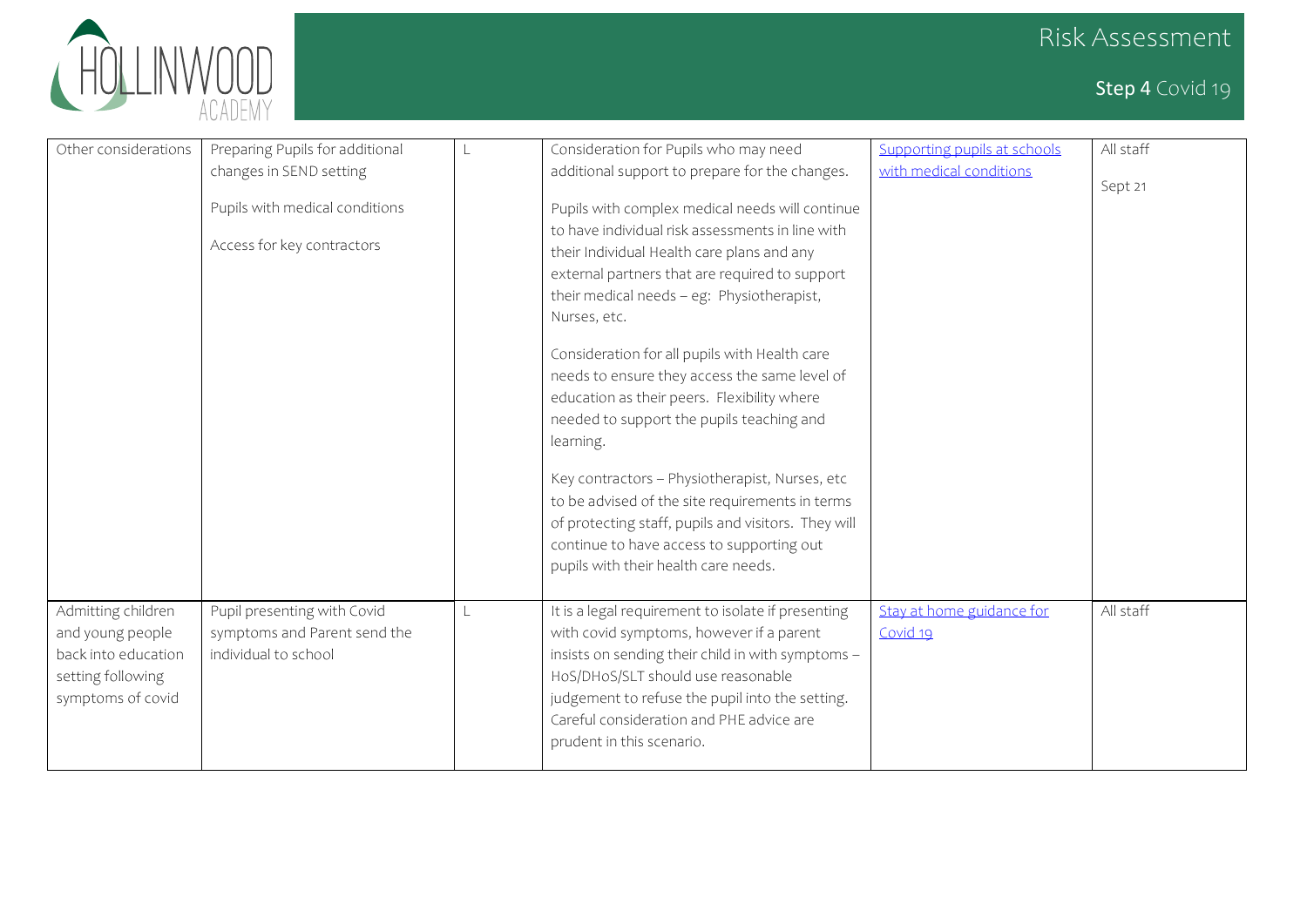

| <b>Building</b> | Lack of building/ property           | All statutory building compliance checks are                                                                    | Premises |
|-----------------|--------------------------------------|-----------------------------------------------------------------------------------------------------------------|----------|
| Maintenance     | maintenance, faulty equipment        | maintained and up to date (fire alarm, legionella                                                               |          |
|                 | services leading to injury or death. | testing etc.).                                                                                                  | Sept 21  |
|                 | People who may be injured from       | Where possible checks take place before or                                                                      |          |
|                 | defective equipment / property due   | after school or away from other staff / pupils.                                                                 |          |
|                 | to lack of maintenance               | Contingency arrangements have been                                                                              |          |
|                 |                                      | implemented for key staff absences (e.g.                                                                        |          |
|                 |                                      | caretakers), so they can continue to be                                                                         |          |
|                 |                                      | undertaken.                                                                                                     |          |
|                 |                                      | Assurances have been sought from external                                                                       |          |
|                 |                                      | organisations providing FM services that checks                                                                 |          |
|                 |                                      | are in date.                                                                                                    |          |
|                 |                                      | All parts of the building will be brought back to<br>use and full checks completed after being<br>'moth-balled' |          |

| Name of Assessor(s):                                                     | Signature $(s)$ :                   | Date of Assessment:                                                       |
|--------------------------------------------------------------------------|-------------------------------------|---------------------------------------------------------------------------|
| L Millard R Ashton T Tushingham                                          | L Millard & R Ashton & T Tushingham | 24/08/2021 - update from DfE and LA/PHE guidance - hi-<br>lighted in aqua |
| Review of Risk Assessment                                                | Reviewer:                           | Date of reviews:                                                          |
| 01/12/2021 - Following update government guidance and<br>DFE information | L Millard & R Ashton & T Tushingham | 06/01/2022 - Following update government guidance and<br>DFE information  |